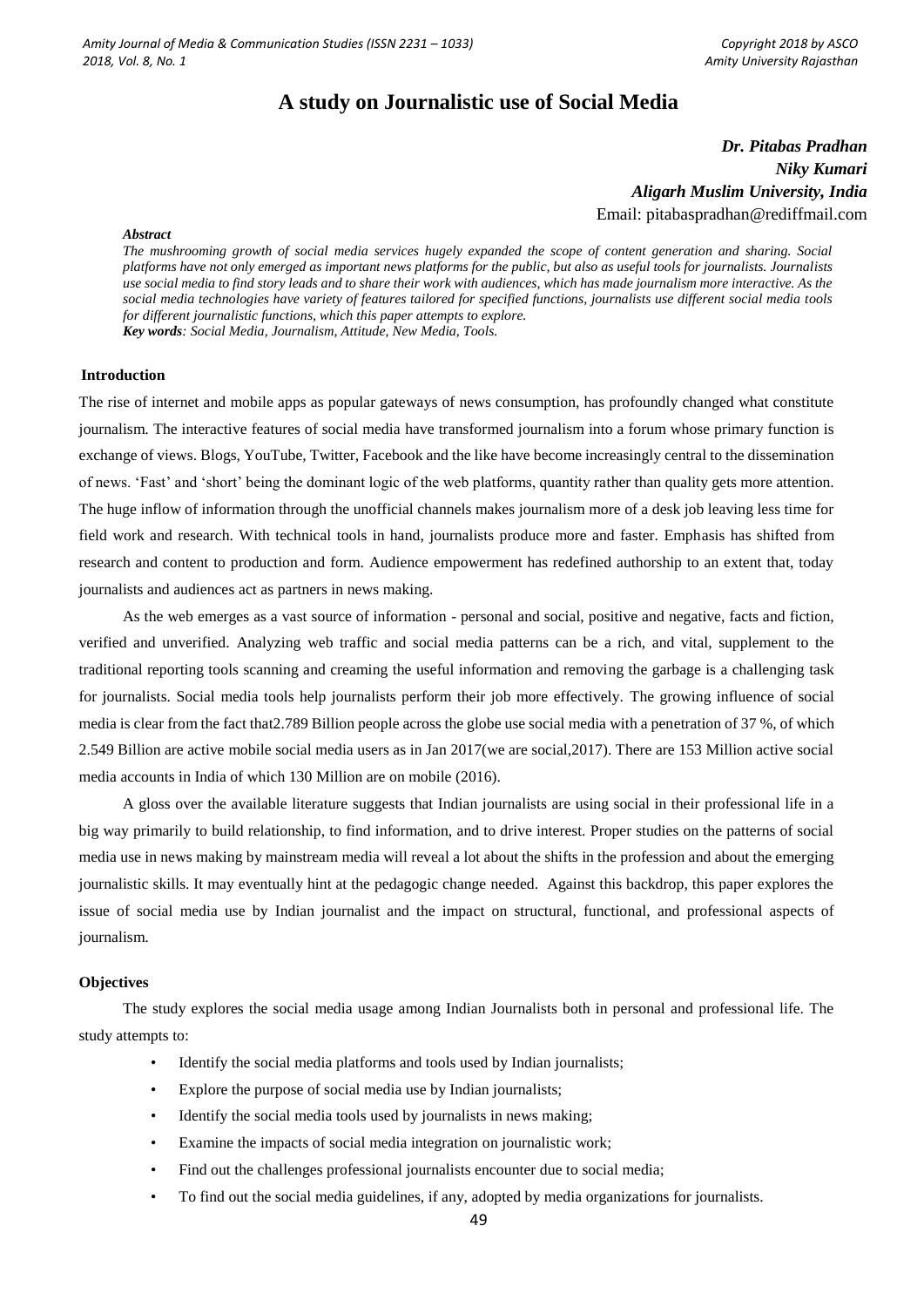### **Review of Literature**

A social media impact survey, conducted among 165 journalists, editors and bloggers by ING Netherlands(ING News:2014) has found that half of the journalists use social media as main source of information even though one-third of the journalists believe that social media posts are not reliable(# SMING 14). Journalists mostly use social media to find out what people are talking about. 60 percent of the respondents feel less bound by traditional journalistic rules on social media and share opinions openly. The study also found that half of the journalists publish their stories as quickly as possible to correct later if necessary, and only 20 percent always check their facts before publishing.

A ING, Netherlands and DVJ Insights study in 2015(ING, 2015) among over 1000 media professionals from the Netherlands, Germany, UK and the USA found that majority of the media professionals noticed a drop in the use of traditional media in their day-to-day work due to the impact of social media. Over three-fourth of the professionals believe that social media will have increasingly bigger impact on news. Despite more than half of German journalists having doubts about reliability of social media information, over three-fourth of the American professionals believe social media information to be reliable. Half of the British journalists think that it is important to publish the news as soon as possible than checking all the facts, but only 34 percent of American journalists think so.

According to a study by Ruth A. Harper (Harper, 2010), the most popular social media tools for journalists today are Twitter and Face book. While media organizations and journalists see twitter more popular than other social media tools, but according to Adam Ostrow, Facebook dominates social media landscape. As reported by Jennifer Alejandro in her Reuter Institute Fellowship paper on journalism in the age of social media, William Dutton of the Oxford Internet Institute terms social media as emergence of the 'Fifth Estate' and in the changed media landscape journalists need to be multi skilled. Posts of social media editor or community editor are being created in newsrooms to handle the social media tools. The study has found that newsrooms use social media primarily for: branding and making a presence in the social media sphere, driving traffic to the company's news website and for breaking news.

In an article titled "How social networking is changing journalism", Mercedes Bunz, reports Richard Sam brook, the director of the BBC Global News Division as saying 'mainstream media are adopting social media especially with blogging and twitter' (Bunz, 2009). There was a transformation for the journalist from being the gatekeeper of information to sharing it in a public space. He explains how Sky News has a Twitter correspondent researching the micro-blogging platform. Sky News currently provides news on television, online, and on a range of mobile devices. John Kelly, a columnist for the Washington Post claims that 'social media for him was not only important for citizen journalism, but for reaching out to the readers as well'. Mainstream media were exploring the use of social media to drive traffic; 8% of the Daily Telegraph web traffic came from social media.

A Hoot survey among 275 journalists and other related fields in India found that 28 percent of them use Facebook, whereas 11 percent use the Twitter. Both Face book and Twitter are used by 57 percent of journalists and 04 percent of them use none of the social media platforms. 68 percent use Face book as a news source and 61 percent use Twitter for the purpose.62 percent use Face book to follow others, for which 43 percent use the Twitter. For sharing other links, 49 percent use Face book as against 55 percent using Twitter. 48 percent of journalists each use Facebook and Twitter for disseminating personal work. Through a study based on survey among editors, Jennifer Alejandro (2010) found that newsrooms use social media networks mostly for three reasons, branding and making a presence in the social media sphere, driving traffic to the company's news website and for breaking news. It also survey reveal that journalists are beginning to leverage on social media to receive, gather and distribute news, and they needs to be multi-skilled to cope with the change.

Exploring the question of how the integration of UGC into news work helps and hinders the role of the journalist, Lisette Johnston (2016) has concluded that, the rise of user-generated content has made journalists harness a variety of new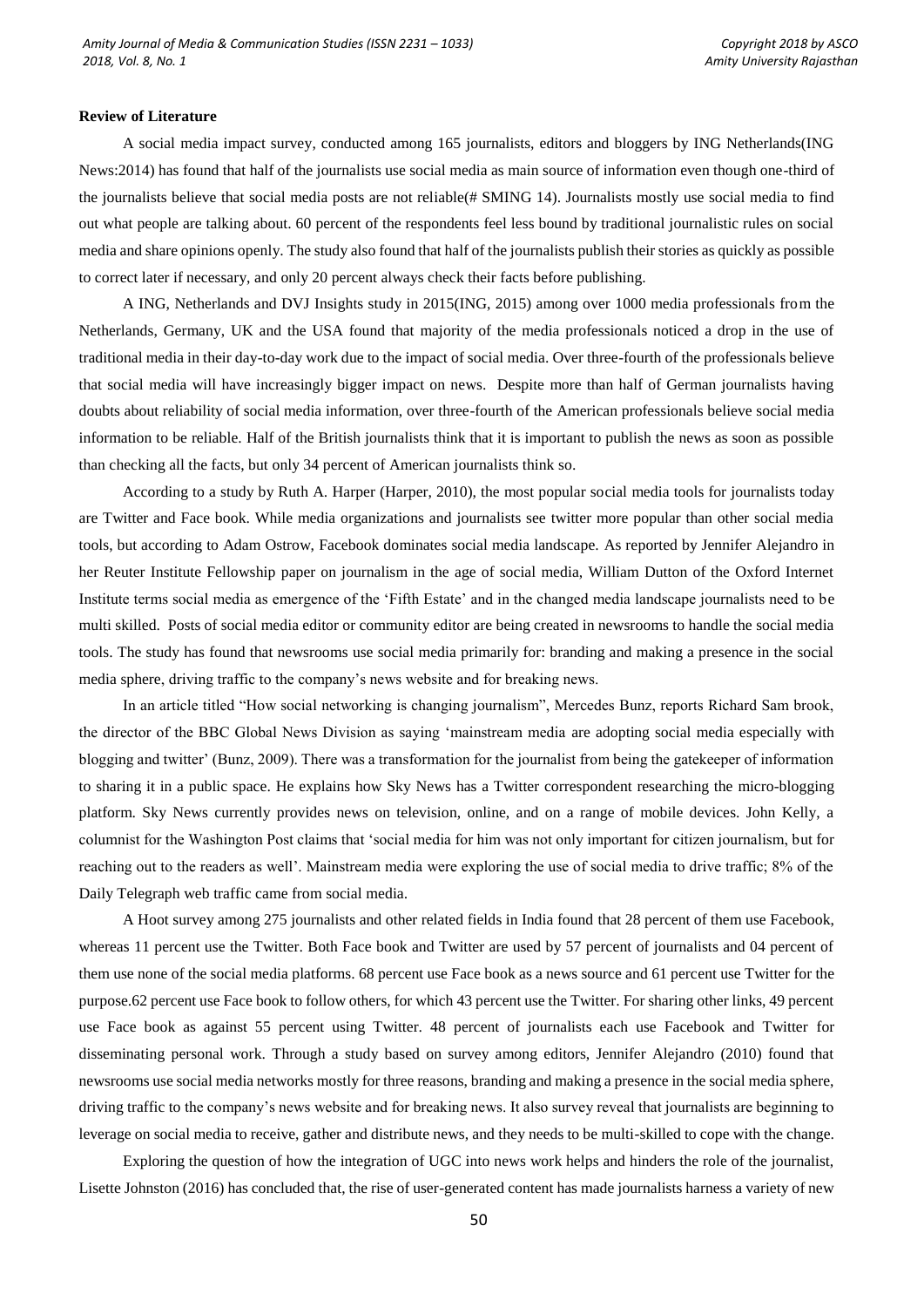### *Amity Journal of Media & Communication Studies (ISSN 2231 – 1033) Copyright 2018 by ASCO 2018, Vol. 8, No. 1 Amity University Rajasthan*

skills. As more news organisations move towards becoming 'digital first', the skills journalists are expected to possess have changed. The journalists are found to be actively engaged in "social media news gathering" for images, contacts and eyewitnesses across multiple platforms, a practice encouraged by their managers. Johnston concluded, "Being capable of processing user-generated content and being able to navigate social media platforms which audiences inhabit are becoming core skills which journalists need to possess and maintain".

Exploring the impact of social media on journalism, N. Newman (2009) has found that social media, blogs and UGC (User Generated Content) are not replacing journalism, but they are creating an important extra layer of information and diverse opinion. He further says "Journalists are beginning to embrace social media tools like Twitter, Blogs and Facebook, but very much on their own terms. 'Same values, new tools' sums up the approach in most mainstream organisations." According to the study, guidelines are being rewritten; social media editors and twitter correspondents are being appointed; training and awareness programmes are underway to effectively handle the technologies of news. Social media and UGC are fundamentally changing the nature of breaking news. They are contributing to the compression of the 'news cycle' and putting more pressure on editors over what to report. Most organisations are devoting significant resources to exploit social networks to drive reach.

Through a national level survey of social media use by journalists, Gillis & Johnson (2015) found that a majority of journalists are engaged in reading news and searching for news sources/story ideas. They also use social media to disseminate news stories. The researchers found that Journalists maintain public profiles with social networking sites as part of their professional role.

S. Gearhart & S. Kang (2014) in their study on influence of social networking comments on television have found that SNS (Social Networking Sites) comments have become an important part of the Television news- twitter comments being more acceptable as a news component than Facebook comments. A.S. Weiss (2015), through a survey of journalists in five countries, has found that journalists' daily routine on digital platform include searching information/sources online, fact checking, news gathering and posting information.

The populist mobilizer, disseminator, and interpreter roles are mostly associated with the daily task of journalists pertaining to digital media and social media. A study by Gagnon et al. (2014) reveal that journalists used social media for background information, beat reporting, and sources of information during the reporting of Delhi gang rape case. While the researcher's discussions on implications of social media in Indian journalism, several journalists accepted the creation of new beats for reporters (e.g. Social media beat). S.C. Sivek (2010) has found that social media is altering the socialization pattern for new and future journalists to socialize with their audiences. Many news organizations, indeed, have already attempted to integrate the use of social media into their operations to increase the distribution of their products and to augment audience engagement.

Agnes Gulyas (2016) found that elements and norms of journalistic processes became mixed and blended due to the social media adoption. Social media allowed journalists more individualisations to perform their journalistic practices in specific ways. Journalists used social media for a variety of professional tasks, not for a specific activity. They feel that they were more engaged with their audiences on social media.

A study by A.C. Adornato (2016) suggest that almost all local TV newsrooms have integrated social media into newscasts, to gather content or find story ideas for newscasts. The study says interacting with the audience and enhancing content are the primary reasons for using social media in newscasts. It further revealed that what is being talked about or trending on social media plays an important role when making decisions about stories to coverer. David H. Weaver and Lars Willnat (2016) in their study concluded that most U.S. journalists consider social media to have a positive impact on their work and reinforces a previous study that most journalists use social media to find ideas for stories, keep in touch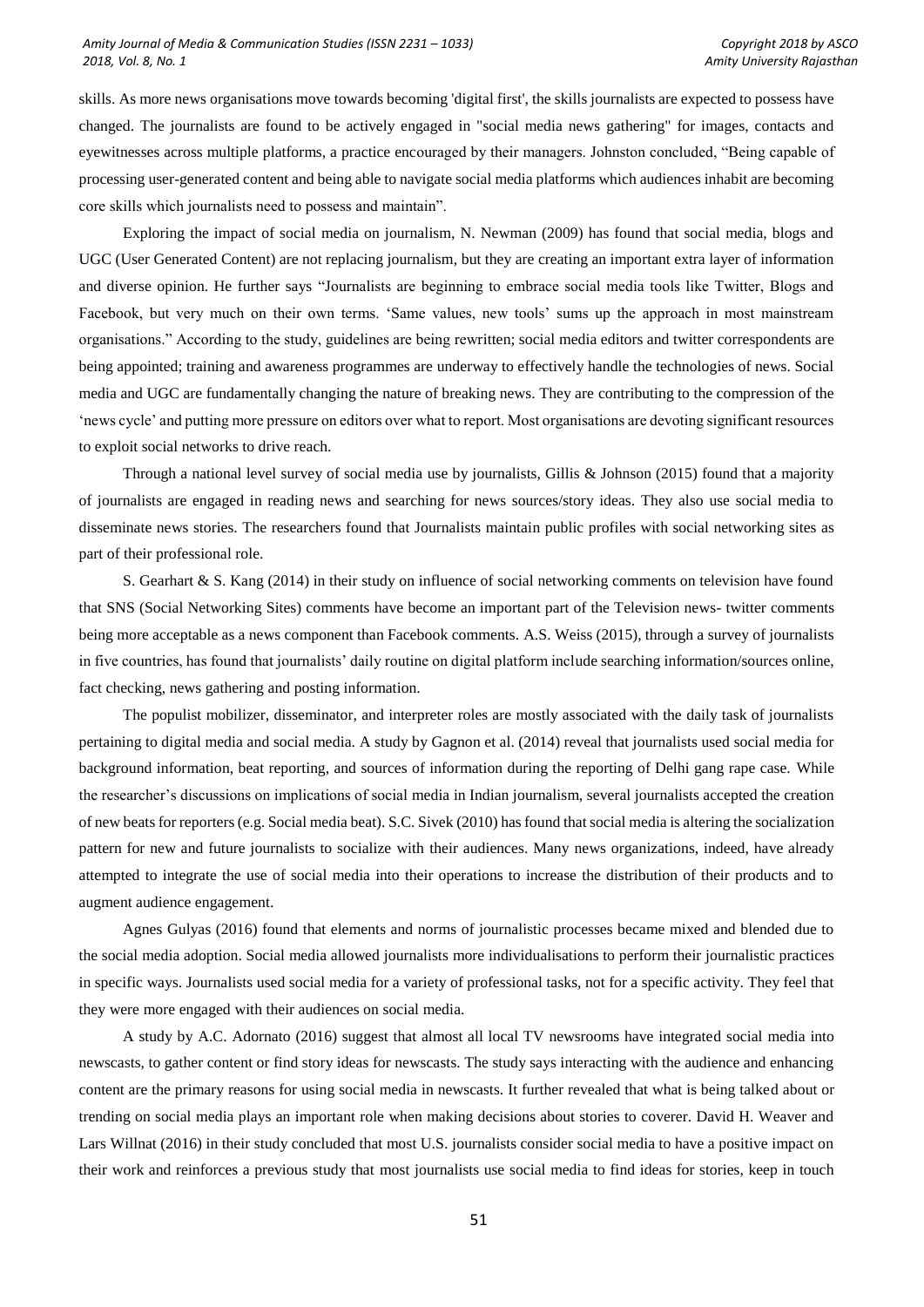with their readers and viewers, and find additional information. But under social media pressure, the media has sacrificed accuracy for speed.

Alfred Hermida (2012) suggests that, the affordances and culture of social media are influencing how newsrooms are reporting the news, leading to discussions on key principles such as impartiality, verification, and professional behaviour. D. Bossio & S. Bebawi (2016) have concluded that journalists use social media to monitor, disseminate and promote news stories, and social media are most useful to save time and to quickly file reports. Terry Bloom et al. (2016) found that social media tools are used as an "add on" rather than as a replacement for traditional news dissemination. News managers use available metrics in various ways and deploy social media for promotional purposes.

They can immediately see what is 'trending' on social media platforms and then shape their messages accordingly. Suzanne Lysak et al. (2012) find in their research survey that 85% newsrooms studied regularly post links to their news stories on Facebook and Twitter. Newsroom managers strongly support social media to connect with viewers, and the majority encourage their staff to have a social media presence.

E.C. Tandoc Jr. and T.P. Vos (2016) find out three primary ways of social media use in newsrooms - monitoring, interacting and promoting. The researchers also pointed out that social media is engaging journalists to its audience and this is making Journalists marketer of the news.

Journalists post the links of news stories to promote that. Sue Burzynski Bullard (2015) through a survey of senior editors of U.S. print broadcast and online news outlets, found that 98 percent of the respondents use social media to post links to stories on Facebook and Twitter. By exploring the journalist's perspectives on impacts of social media on the profession of journalism, Cheney Thomas (2013) has concluded that significant changes have come to journalism due to social media. Journalists find stories by using trending hash tags, seeing what politicians, company leaders and individuals are writing and discussing about. The Journalists interviewed have accepted the social media as a networking tool to connect with their peers and audiences. They also consider social media as a marketing tool to promote their own work. However, journalists have different views on personal and professional identities even if a majority feel that social media creates a fusion of both identities.

### **Rise of Social Media as News Platforms**

Merriam-Webster dictionary define social media as: "Forms of electronic communication (such as Web sites for social networking and microblogging) through which people create online communities to share information, ideas, personal messages and other content (such as videos)". The Oxford Dictionary (2011) defines social media as 'websites and applications used for social networking'. As such, social media refers to the Interactive Web based technologies and applications that enable people to create online communities through sharing of information and ideas. Social media facilitate formation of networks of relationship connecting people of interest beyond the geographical boundaries. As social media technologies continue to evolve, they have different functions and uses.

Social Networking Sited (Facebook, Twitter), content sharing sites (YouTube, Flickr, Instagram), Wikipedia, blogging sites, social bookmarking sites (red it) etc represent the social media variety today. Social media, in fact, has extended news publishing to the street, giving the common man enough scope to share ideas and opinion with others. With the user's generous contribution to the web resources, today, User Generated Content (UGC) constitute a much valuable resource, despite all its limitations. Jacka and Scott (2011) refers to social media as "a set of Web-based broadcast technologies that enable the democratization of content, giving people the ability to emerge from consumers of content to publishers'. The growing influence of social media is evident from the data given in the table.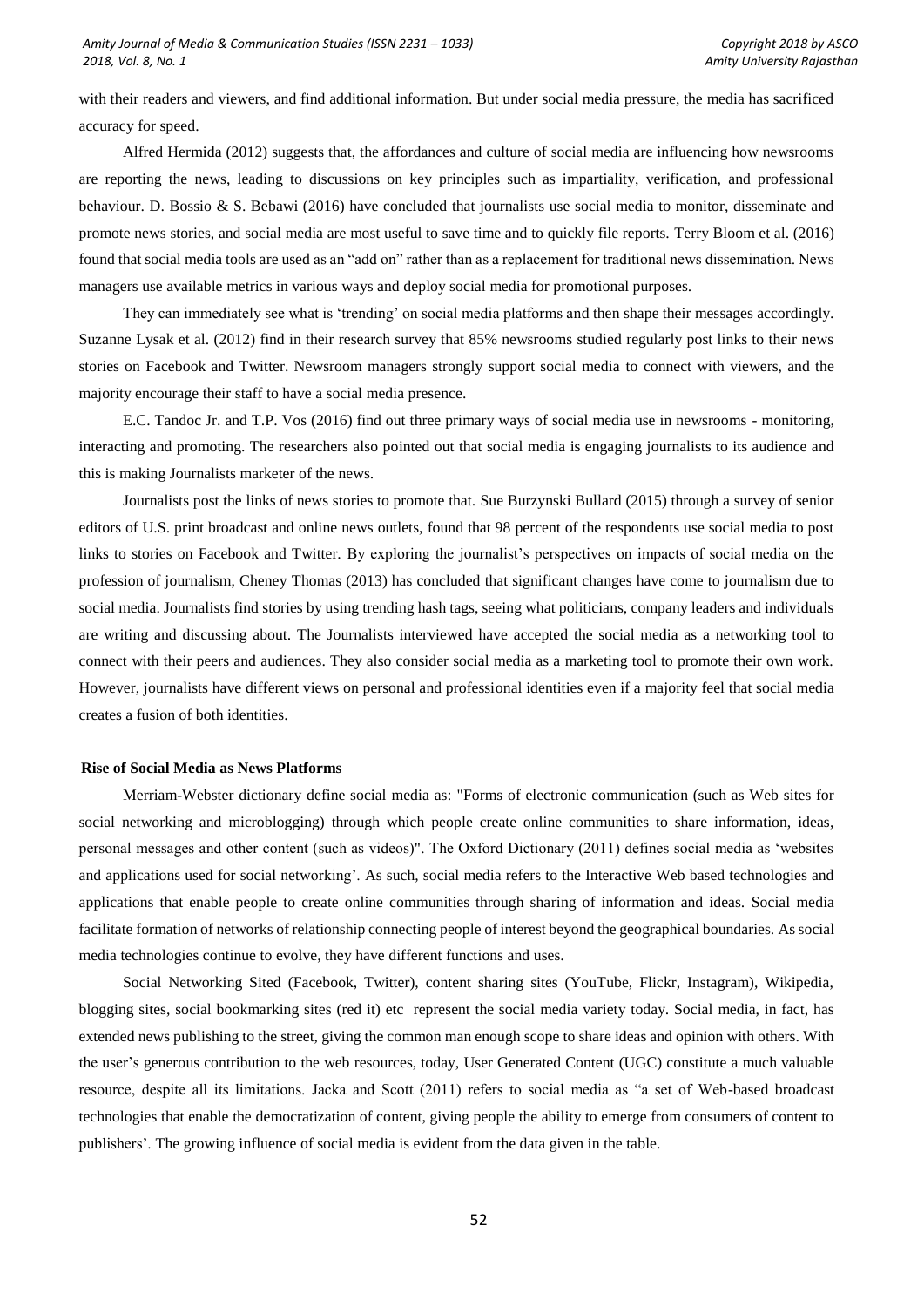# **Users of Social Media Sites**

| <b>Name of Site</b> | <b>Users in Millions</b> | Frequency of Use (Mar, 2016) |        |                   | Use as a news platform (by                  |
|---------------------|--------------------------|------------------------------|--------|-------------------|---------------------------------------------|
|                     | (Jan 2017)               | Daily                        | Weekly | <b>Less often</b> | % of social media Users as<br>in Mar, 2016) |
| Facebook            | 1871                     | 76                           | 15     |                   | 66                                          |
| Twitter             | 317                      | 42                           | 24     | 33                | 59                                          |
| Instagram           | 600                      | 51                           | 26     | 22                | 23                                          |
| LinkedIn            |                          | 18                           | 31     | 51                | 19                                          |

According to IAMAI-IMRB June 2015 data, Facebook (96%), Google Plus (61%), Twitter (43%), and LinkedIn (24%) are the most visited social media sites in India. The IAMAI-IMRB data also reveal that, in India, primary activities on social media sites are:

Maintain profile- 59 %

Update Status-58%

Comment on someone's blog-55 %

Update self-created video, audio, music-53 %

Read blogs, twits, customer reviews, watch video-49 %

Publish a blog, article, own webpage-42 %

Contribute to online forums, edit articles in Wikipedia-40 %

Gradually, but surely, Social media has emerged as a news platform, useful for audiences as well as journalists. It empowers audiences to share their news and views; whereas the user generated content (UGCs) offers journalists an important news source for their news stories. Various social media platforms provide an important feature – the hashtag (#), which helps journalists to find out what is being talked about by people on a particular topic. It also shows the daily trends of news being discussed all over the world, which helps the journalists in decision making about stories to be covered.

Social media sites especially Twitter and Facebook, indeed, have revolutionized journalism by changing the way news is gathered and stories are found. As complexities in social media landscape grow, new social media tools are invented for finding story leads, verifying facts, sharing stories, and driving interest. These useful journalistic tools facilitate social media integration into newsrooms, which eventually influence the structural, functional, and ethical aspects of professional journalism.

# **Research Design and Methods**

What forms the core of the study is a survey among selected Indian journalists pertaining to the use of social media in the news making process. The sample for the study was selected randomly from among those journalists having the experience of working with the traditional as well as the online news platforms. The selection assumed that a person acquainted with both the platforms could better understands the change. A list of such journalists from Delhi and NCR was first drawn by the researcher, and thirty of them were selected for the survey. A structured questionnaire, containing 10 questions relating to social media use by journalists was used as the principal tool of data collection. The questionnaire was administered among sample respondents seeking their response. The responses so collected are codified and presented in tables and charts. The data was analysed using simple statistical tools. The findings have been interpreted in the context of the research setting and generalized conclusions were drawn for wider applications of the research findings, in the sections that follow.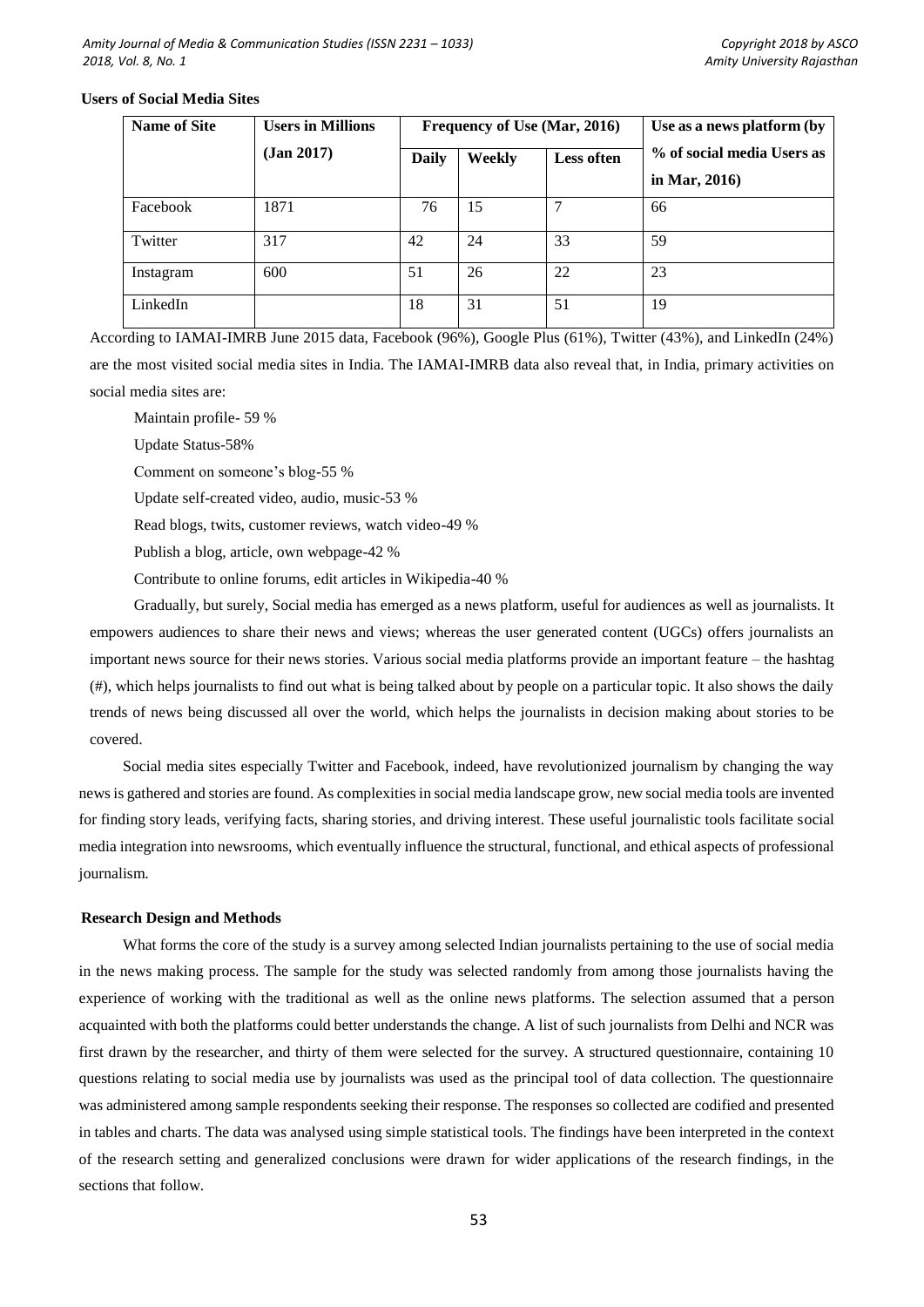### **Data Analysis and Interpretation**

The very first question was intended to know the purpose of social media use by journalists. The respondents had three options to choose from- use of social media for personal purpose, its use in professional life, social media use both in personal and professional life. (All tables are given in appendix and analysis given as below).

Data in table-1 reveals that all the Journalists surveyed are using social media for both personal and professional purposes. It indicates that Indian media has embraced social media in a big way. Table-2 shows that Twitter is mostly used for professional purpose followed by Facebook. Twitter is used by 87.10 percent Journalists followed by Facebook used by 67.74 Percent Journalists. YouTube is used by 41.94 percent Journalists. A notable finding of the study is that YouTube is mostly used by TV Journalists compared to Print and Web Journalists. Also, Print Journalists are less dependent on Social media professionally. Web Journalists are highly using social media services professionally and they are using a variety of social media services too. The table-3 shows that Facebook is most widely used by Journalists personally followed by WhatsApp. Facebook is used by 83.87 percent of journalists and WhatsApp is used by 77.42 percent. It's interesting to note that YouTube and Instagram are more frequently used for personal work than Twitter. Data in table-4 shows that the primary purpose of social media use in personal life by journalists are to find information, and then to build relationship. Journalists have so much professional pressure that they use social media even personally to find the information. Few Journalists use social media for entertainment or to drive their interest. The table-5 evinces that journalists mostly use social media as a news source to find leads for stories. 96.77 percent journalists have accepted they use social media in their profession to find information and leads for stories. After this, journalists are equally agreed for disseminating own work and sharing other links on social media. The table-6 shows how often social media services are being used by journalists either personally or professionally. Both Facebook and WhatsApp stand high among the journalist's useful tools. 96.77 percent of journalists use Facebook. Twitter is slightly low in this list with the percentage of 87.10 while LinkedIn and Flickr are less used social media services. The table-7.1 shows that to find leads for stories, Facebook and Twitter are most used by most Journalists. Then, Social bookmarking sites are useful for journalists. Journalists accepted that YouTube and Instagram are more useful than WhatsApp to find leads of stories. Flickr and LinkedIn do not stand anywhere. Data in the table-7.2 shows which specific social media is most useful in disseminating own work of journalists. Facebook stands at the top of social media services and then WhatsApp to disseminate own work of journalists. The table-7.3 evinces that Twitter is most widely used social made tool by journalists to follow newsmakers. Instagram stands second in this category followed by Facebook. From table-7.4 journalists mostly use the Facebook to share other links, is followed by WhatsApp and then YouTube. Table 7.1, 7.2, 7.3, 7.4reveal that Facebook and Twitter are most used social media services by Journalists. These Two are primarily used for finding leads of stories. The secondary use of Facebook is for disseminating own work of journalists. This is because Facebook is mostly used for personal purpose (Analysis from Table-3). WhatsApp is also more used for personal purpose, so it's after the Facebook to disseminate own work of journalists. The secondary use of Twitter is to follow newsmakers. The table-8 shows how many news organizations' have their own social media guidelines which are followed by journalists. 54.84 percent of journalists have accepted their organizations have own social media guidelines while 41.94 percent has denied. It's clear that almost half of the news organizations don't have their own social media guidelines. The table-9 shows which journalistic function has become easier by using the social media services. It is evident that 64.52 percent of journalists have accepted that finding information has become easier due to social media. Disseminating News and Networking with people/audiences are second and third respectively.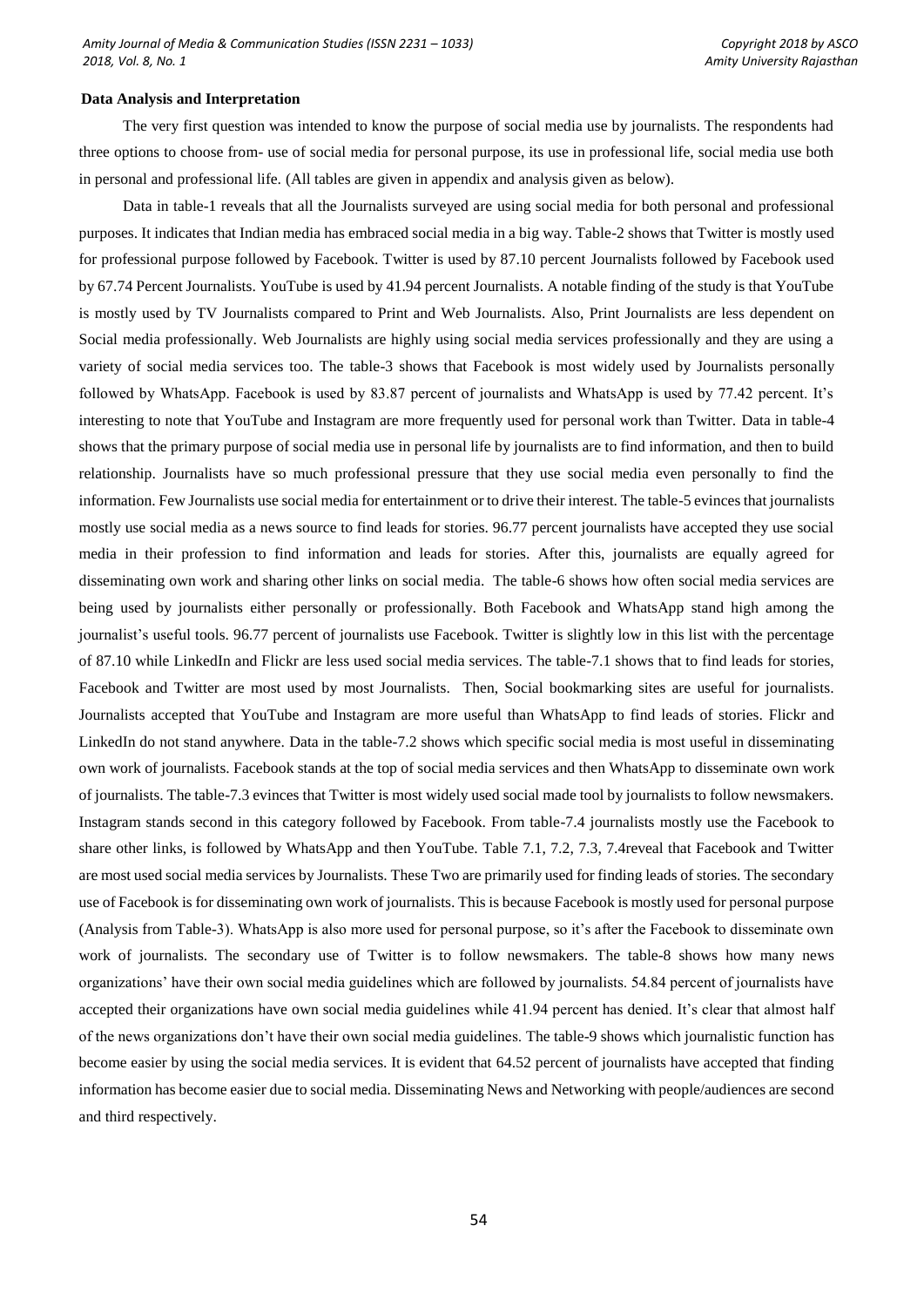### **Findings and Conclusion**

The study found that keeping pace with the global trends, Indian journalists have embraced social media services in a big way both in personal and professional life. Twitter is mostly used for professional purpose followed by Facebook. The use of YouTube is more common among TV Journalists compared to Print and Web Journalists. An obvious finding of the study is Web Journalists more frequently use the social media services professionally compared to print journalists. In personal life, journalists mostly use Facebook followed by WhatsApp. In personal life YouTube and Instagram are more frequently used compared to the Twitter.

Find information, and build relationship tops the use of social media in personal life by Indian journalists. Some Journalists also use social media for entertainment or to drive interest. Journalist mostly use social media as a news source specially to find leads for stories, to disseminate their own work, and sharing other links. Facebook, WhatsApp, and Twitter are found to be the most useful tools among Indian journalists. The professional social networking service LinkedIn and Flickr do not find much favour in professional life of journalist.

To find leads for stories, Facebook and Twitter are used by most Journalists. Journalists also use social bookmarking sites. YouTube and Instagram are more useful than WhatsApp to find story leads. So far as dissemination of information is concerned, Facebook stands at the top of social media services followed by WhatsApp. Twitter is most widely used by journalists to follow newsmakers. Instagram and Facebook are also used for the purpose in that order. For sharing other links, Journalists mostly use the Facebook, which is followed by WhatsApp and then YouTube.

The advent of social media has made some journalistic functions easier, but at the same time it has also made some functions challenging for journalists. Finding information, for example, has become easier due to social media. Disseminating News and Networking with people/audiences have also become easier. On the contrary, due to the expanding volume of UGC, verification of the facts has become the most challenging job for journalists. Authentication and identifying Fake news are among other serious social media induced challenges for journalist. Writing interesting stories, checking hate news, pressure to break a story, ensuring neutrality constitute other challenges of social media.

# **Reference**

Adornato, A. C. (2016). Forces at the gate: Social media's influence on editorial and production decisions in local television newsrooms. *Electronic News*, *10*(2), 87-104, DOI: 10.1177/1931243116647768.

Alejandro, J. (2010). Journalism in the age of social media. *Reuters Institute Fellowship Paper, University of Oxford*, 2009-2010.

- Belair-Gagnon, V., Mishra, S., &Agur, C. (2014). Reconstructing the Indian public sphere: Newswork and social media in the Delhi gang rape case. *Journalism*, *15*(8), 1059-1075.
- Bloom, T., Cleary, J., & North, M. (2016). Traversing the "Twittersphere" Social media policies in international news operations. *Journalism Practice*, *10*(3), 343-357, DOI: 10.1080/17512786.2015.1017408.
- Bossio, D., &Bebawi, S. (2016). Mapping the emergence of social media in everyday journalistic practices. *Media International Australia*, *161*(1), 147-158. DOI: 10.1177/1329878X16665494.

Bunz, M. (2009). How social networking is changing journalism, the Guardian, published September 18, UK.https://www.theguardian.com/media/pda/2009/sep/18/oxford-social-media-convention-2009-journalism-blogsaccessed 27th March 2017.

- Bullard, S. B. (2015). Editors Use Social Media Mostly to Post Story Links. *Newspaper Research Journal*, *36*(2), 170-183, DOI: 10.1177/0739532915587288.
- Chorley, M. J., &Mottershead, G. (2016). Are You Talking To Me? An analysis of journalism conversation on social media. *Journalism Practice*, *10*(7), 856-867, DOI: 10.1080/17512786.2016.1166978.
- Gillis, T. L., & Johnson, K. (2015). Younger Journalists More Likely to Use Social Media. *Newspaper Research Journal*, *36*(2), 184-196.
- Gearhart, S., & Kang, S. (2014). Social media in television news: The effects of Twitter and Facebook comments on journalism. *Electronic News*, *8*(4), 243-259.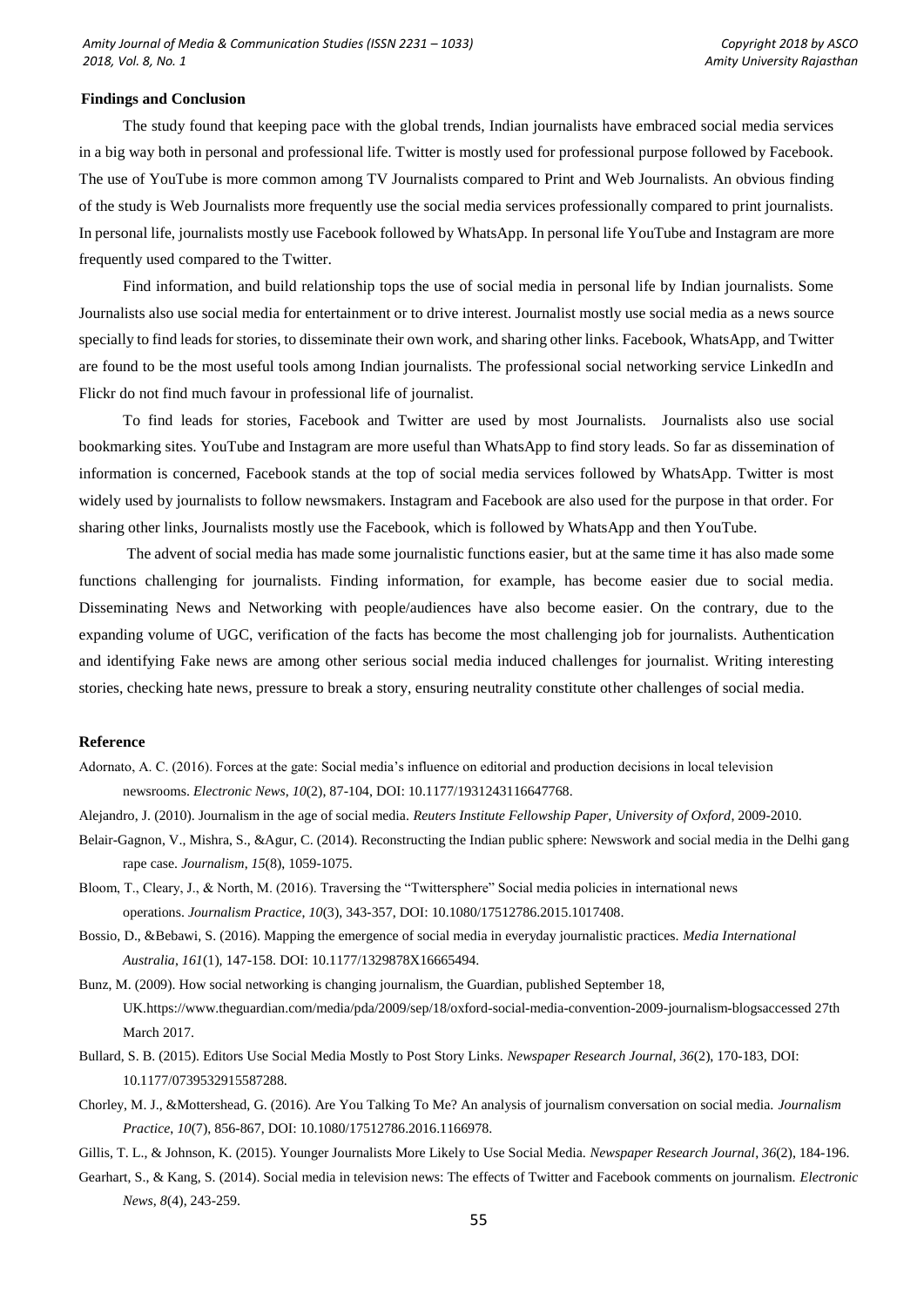- Gulyas, A. (2013). THE INFLUENCE OF PROFESSIONAL VARIABLES ON JOURNALISTS'USES AND VIEWS OF SOCIAL
	- MEDIA: A comparative study of Finland, Germany, Sweden and the United Kingdom. *Digital Journalism*, *1*(2), 270-285, DOI: 10.1080/21670811.2012.744559.
- Gulyas, A. (2016). Hybridity and social media adoption by journalists: an international comparison. *Digital Journalism*, 1-19, DOI: 10.1080/21670811.2016.1232170.
- Harper, R. A. (2010). "The Social Media Revolution: Exploring the Impact on Journalism and News Media Organizations." *Inquiries Journal/Student Pulse*, *2*(03). Retrieved from <http://www.inquiriesjournal.com/a?id=202>
- Hermida, A. (2012). Social journalism: Exploring how social media is shaping journalism. *The handbook of global online journalism*, 309- 328.
- ING News. 2014. Impact of Social Media on News: more crowd-checking, less fact-checking (#SMING14), Amsterdam. [https://www.ing.com/Newsroom/all-news/nw/2014-study-impact-of-social-media-on-news-more-crowdchecking-less](https://www.ing.com/Newsroom/all-news/nw/2014-study-impact-of-social-media-on-news-more-crowdchecking-less-factchecking.htm%20accessed%2024%20March%202017)[factchecking.htm accessed 24](https://www.ing.com/Newsroom/all-news/nw/2014-study-impact-of-social-media-on-news-more-crowdchecking-less-factchecking.htm%20accessed%2024%20March%202017) March 2017.
- ING News. 2015. Social media has a growing impact on the news #SMING15, Amsterdam.
- [https://www.ing.com/Newsroom/All-news/Social-media-has-a-growing-impact-on-the-news-SMING15.htm accessed 28th March](https://www.ing.com/Newsroom/All-news/Social-media-has-a-growing-impact-on-the-news-SMING15.htm%20accessed%2028th%20March%202017)  [2017.](https://www.ing.com/Newsroom/All-news/Social-media-has-a-growing-impact-on-the-news-SMING15.htm%20accessed%2028th%20March%202017)
- Johnston, L. (2016). Social News= Journalism Evolution? How the integration of UGC into newswork helps and hinders the role of the journalist. *Digital Journalism*, *4*(7), pp. 899-909, DOI: 10.1080/21670811.2016.1168709.
- Lysak, S., Cremedas, M., & Wolf, J. (2012). Facebook and Twitter in the newsroom: How and why local television news is getting social with viewers?. *Electronic News*, *6*(4), 187-207, DOI: 10.1177/1931243112466095.
- Newman, "The rise of social media and its impact on mainstream journalism", Reuters Institute for the Study of Journalism, Working Paper September 2009.
- Sivek, S. C. (2010). Social media under social control: Regulating social media and the future of socialization. *Electronic news*, *4*(3), 146- 164.
- Tandoc Jr, E. C., & Vos, T. P. (2016). The journalist is marketing the news: Social media in the gatekeeping process. *Journalism Practice*, *10*(8), 950-966, DOI: 10.1080/17512786.2015.1087811.
- Thomas, C. (2013). *The development of journalism in the face of social media* (Master's thesis). University of Gothenburg, Sweden.
- Weaver, D. H., &Willnat, L. (2016). Changes in US Journalism: How do journalists think about social media?. *Journalism*

*Practice*, *10*(7), 844-855, DOI: 10.1080/17512786.2016.1171162.

- Weiss, A. S. (2015). The digital and social media journalist: A comparative analysis of journalists in Argentina, Brazil, Colombia, Mexico, and Peru. *International Communication Gazette*, *77*(1), 74-101.
- Wood, J. T. (2009). Communication in our lives (5th ed.). Boston, USA: Wadsworth Cengage Learning.

# **Appendix**



# **Table - 1: Primary uses of social media by Indian journalists**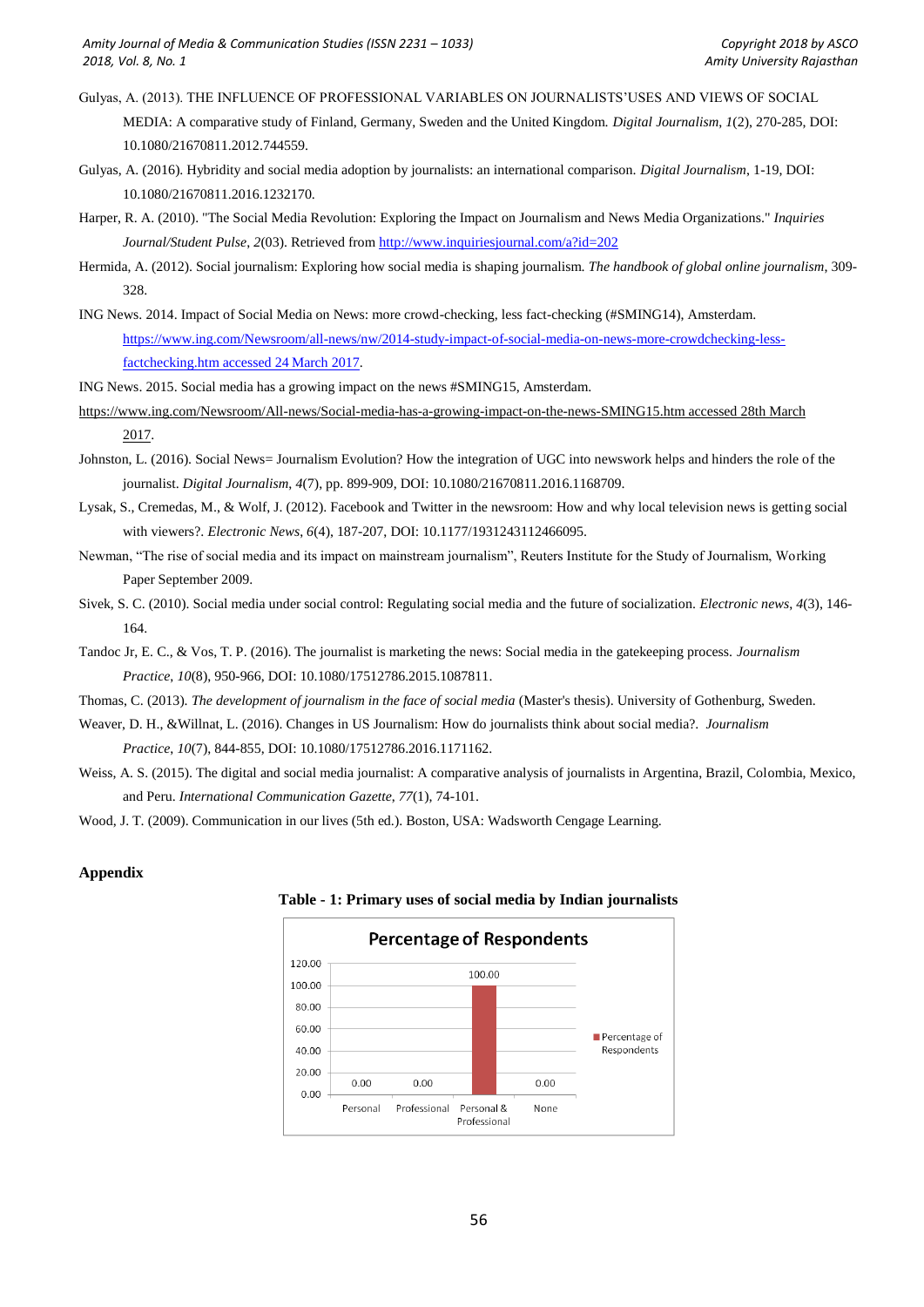













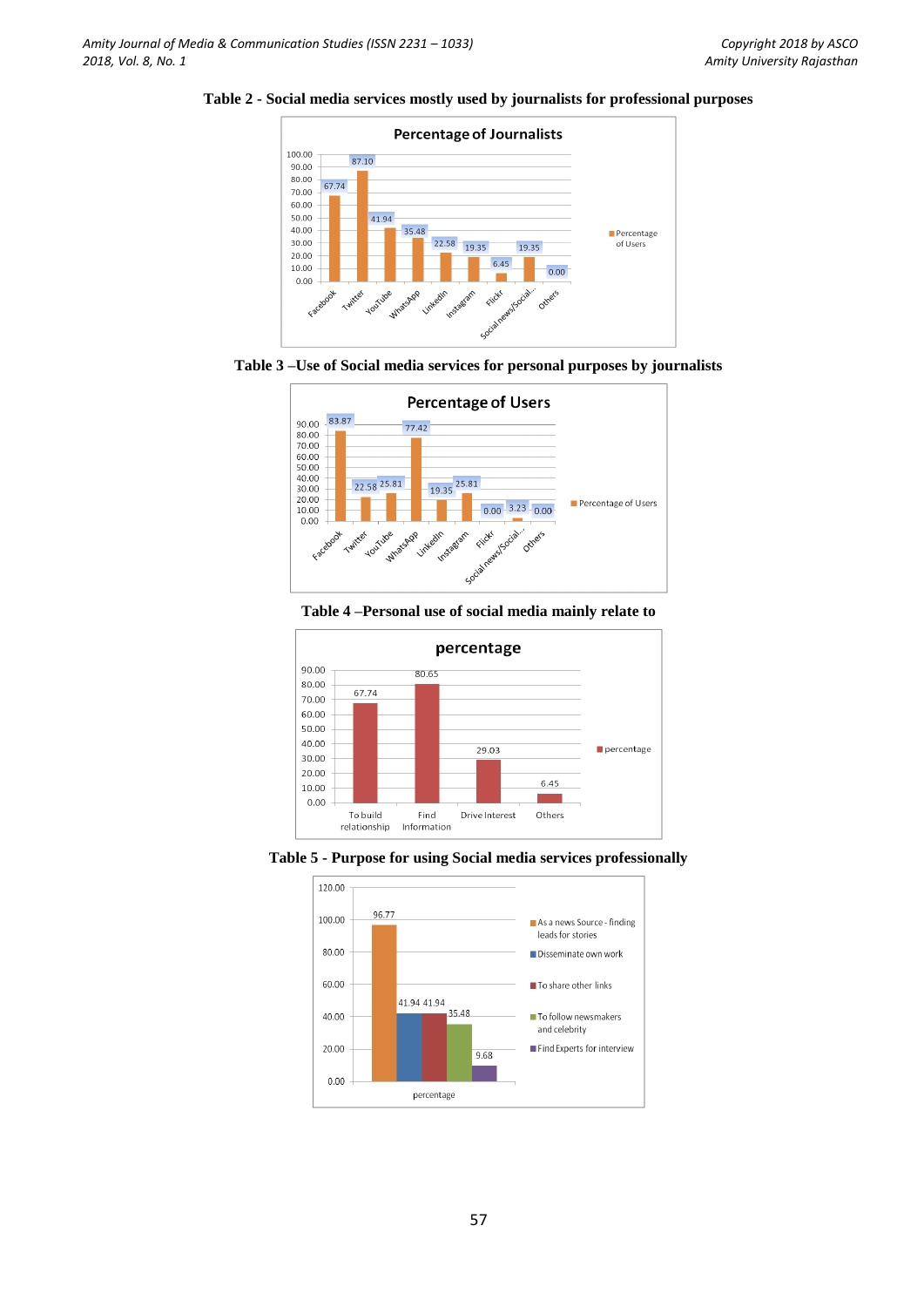

**Table 6 – Use of Social Media services by Journalists daily**



**Table 7.1 Use of social media services to find leads**



**Table- 7.2: Use of Social Media services to disseminate own work**